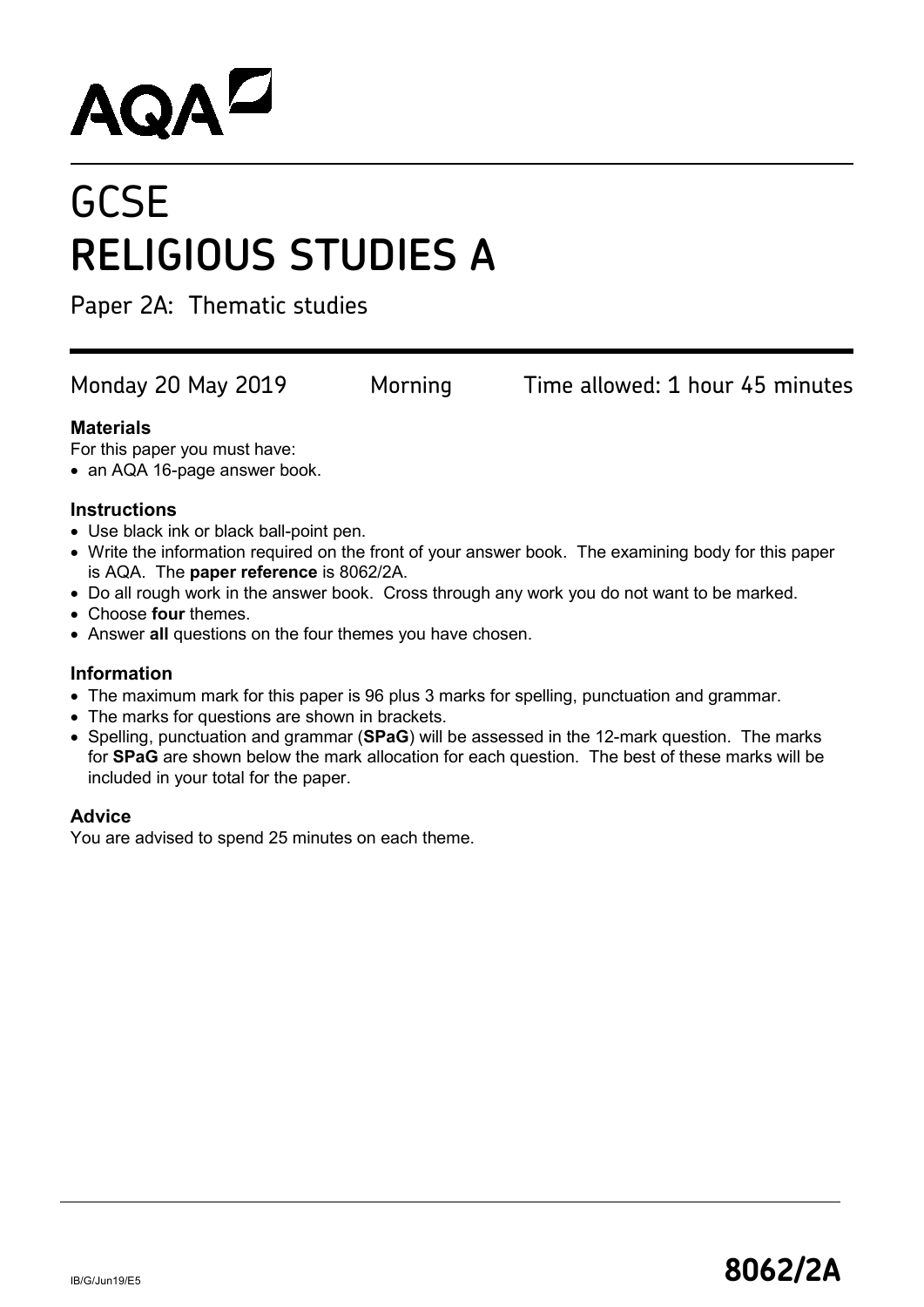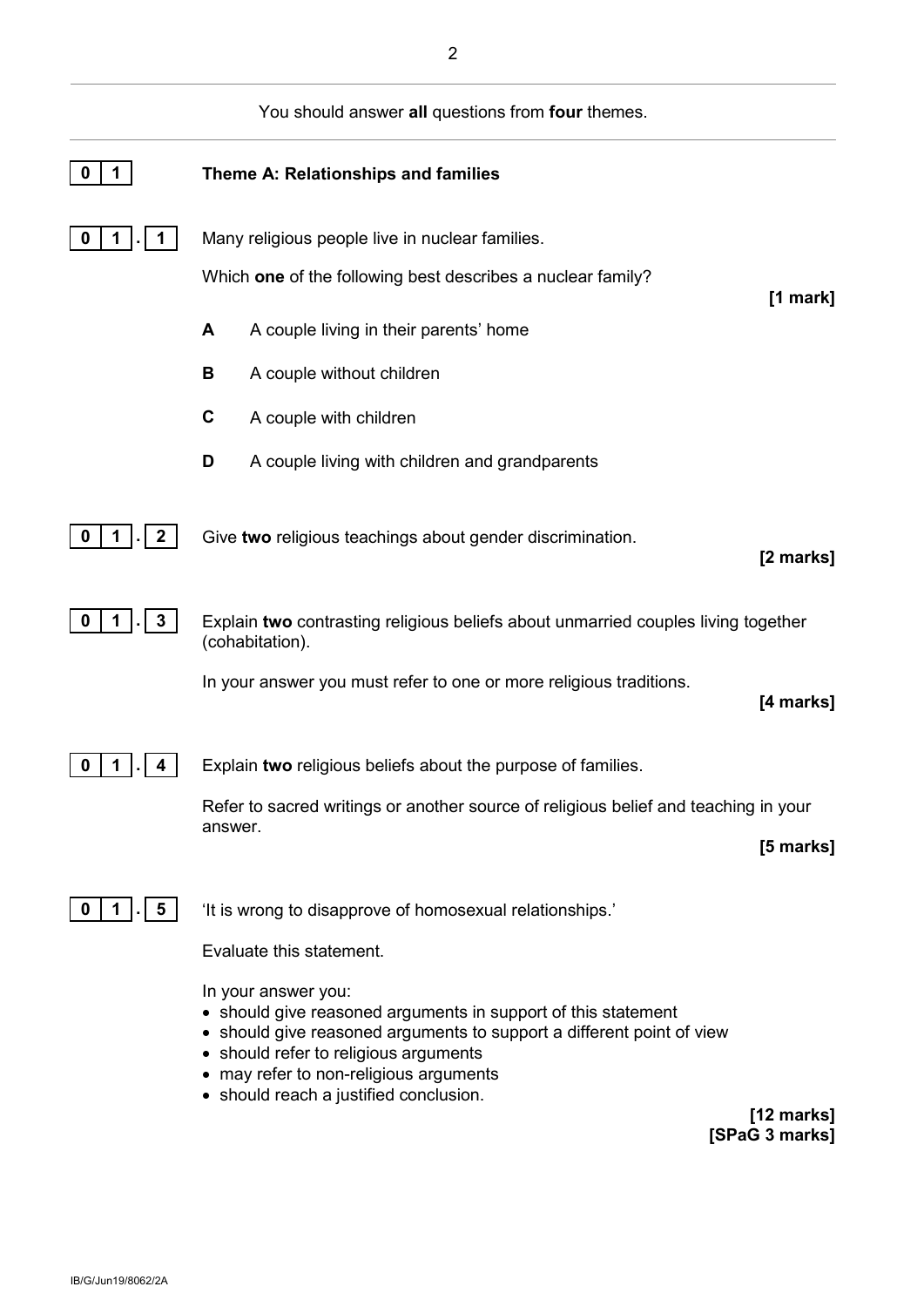| $\mathbf{2}$                            | Theme B: Religion and life                                                                                                                                                                                                                                                                               |
|-----------------------------------------|----------------------------------------------------------------------------------------------------------------------------------------------------------------------------------------------------------------------------------------------------------------------------------------------------------|
| $\mathbf{2}$<br>0                       | Which one of the following terms describes a religious duty to look after the world?<br>[1 mark]                                                                                                                                                                                                         |
|                                         | Stewardship<br>A                                                                                                                                                                                                                                                                                         |
|                                         | Awe and wonder<br>В                                                                                                                                                                                                                                                                                      |
|                                         | C<br>Evolution                                                                                                                                                                                                                                                                                           |
|                                         | Deforestation<br>D                                                                                                                                                                                                                                                                                       |
| $\boldsymbol{2}$<br>2 <sub>1</sub><br>0 | Give two ways religious believers might help to reduce pollution.<br>[2 marks]                                                                                                                                                                                                                           |
| 2 <sub>1</sub><br>$\boldsymbol{3}$<br>0 | Explain two contrasting religious beliefs about animal experimentation.                                                                                                                                                                                                                                  |
|                                         | In your answer you must refer to one or more religious traditions.<br>[4 marks]                                                                                                                                                                                                                          |
| $\mathbf{2}$<br>0                       | Explain two religious beliefs about how human life began on earth.                                                                                                                                                                                                                                       |
|                                         | Refer to sacred writings or another source of religious belief and teaching in your<br>answer.<br>[5 marks]                                                                                                                                                                                              |
| $\mathbf 2$<br>0<br>5                   | 'Abortion should be allowed only when the mother's life is at risk.'                                                                                                                                                                                                                                     |
|                                         | Evaluate this statement.                                                                                                                                                                                                                                                                                 |
|                                         | In your answer you:<br>• should give reasoned arguments in support of this statement<br>• should give reasoned arguments to support a different point of view<br>• should refer to religious arguments<br>• may refer to non-religious arguments<br>• should reach a justified conclusion.<br>[12 marks] |

**[12 marks] [SPaG 3 marks]**

#### **Turn over for Theme C**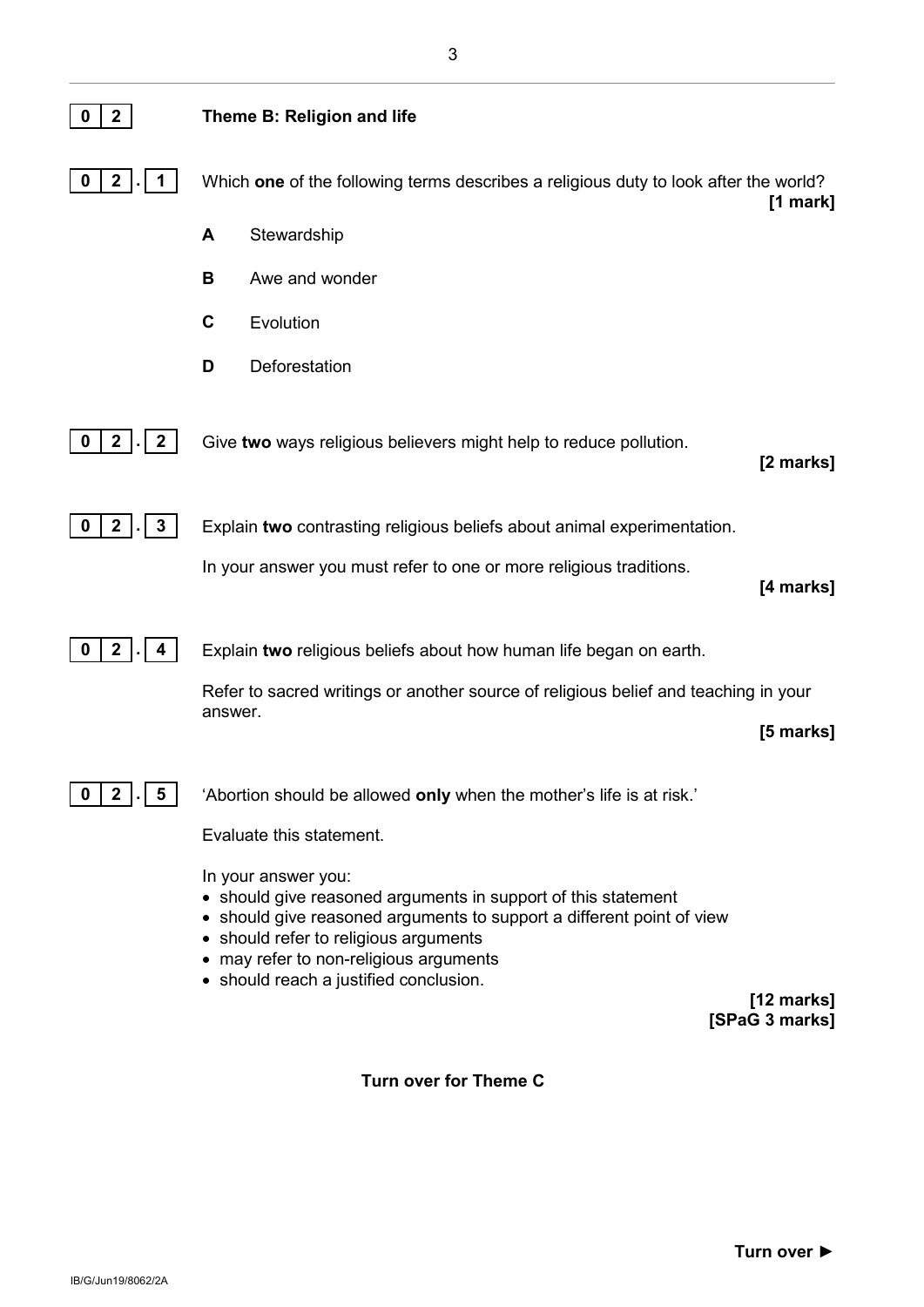| 3                                           | Theme C: The existence of God and revelation                                                                                                                                                           |
|---------------------------------------------|--------------------------------------------------------------------------------------------------------------------------------------------------------------------------------------------------------|
| 3<br>0                                      | Which one of the following is the meaning of 'omnipotent' when describing God?<br>$[1$ mark]                                                                                                           |
|                                             | All-powerful<br>A                                                                                                                                                                                      |
|                                             | B<br>Eternal                                                                                                                                                                                           |
|                                             | $\mathbf c$<br>All-loving                                                                                                                                                                              |
|                                             | Immanent<br>D                                                                                                                                                                                          |
| 3<br>$\mathbf{2}$                           | Give two reasons why some religious believers think of God as personal.<br>[2 marks]                                                                                                                   |
| $\mathbf{3}$<br>$\mathbf{3}$<br>$\mathbf 0$ | Explain two similar beliefs about religious visions.                                                                                                                                                   |
|                                             | In your answer you must refer to one or more religious traditions.<br>[4 marks]                                                                                                                        |
| 3<br>4                                      | Explain two religious beliefs about general revelation as a way of understanding the<br>divine.                                                                                                        |
|                                             | Refer to sacred writings or another source of religious belief and teaching in your<br>answer.<br>[5 marks]                                                                                            |
| 3                                           | 'Miracles prove that God exists.'                                                                                                                                                                      |
|                                             | Evaluate this statement.                                                                                                                                                                               |
|                                             | In your answer you:<br>• should give reasoned arguments in support of this statement<br>• should give reasoned arguments to support a different point of view<br>• should refer to religious arguments |

- may refer to non-religious arguments
- should reach a justified conclusion.

**[12 marks] [SPaG 3 marks]**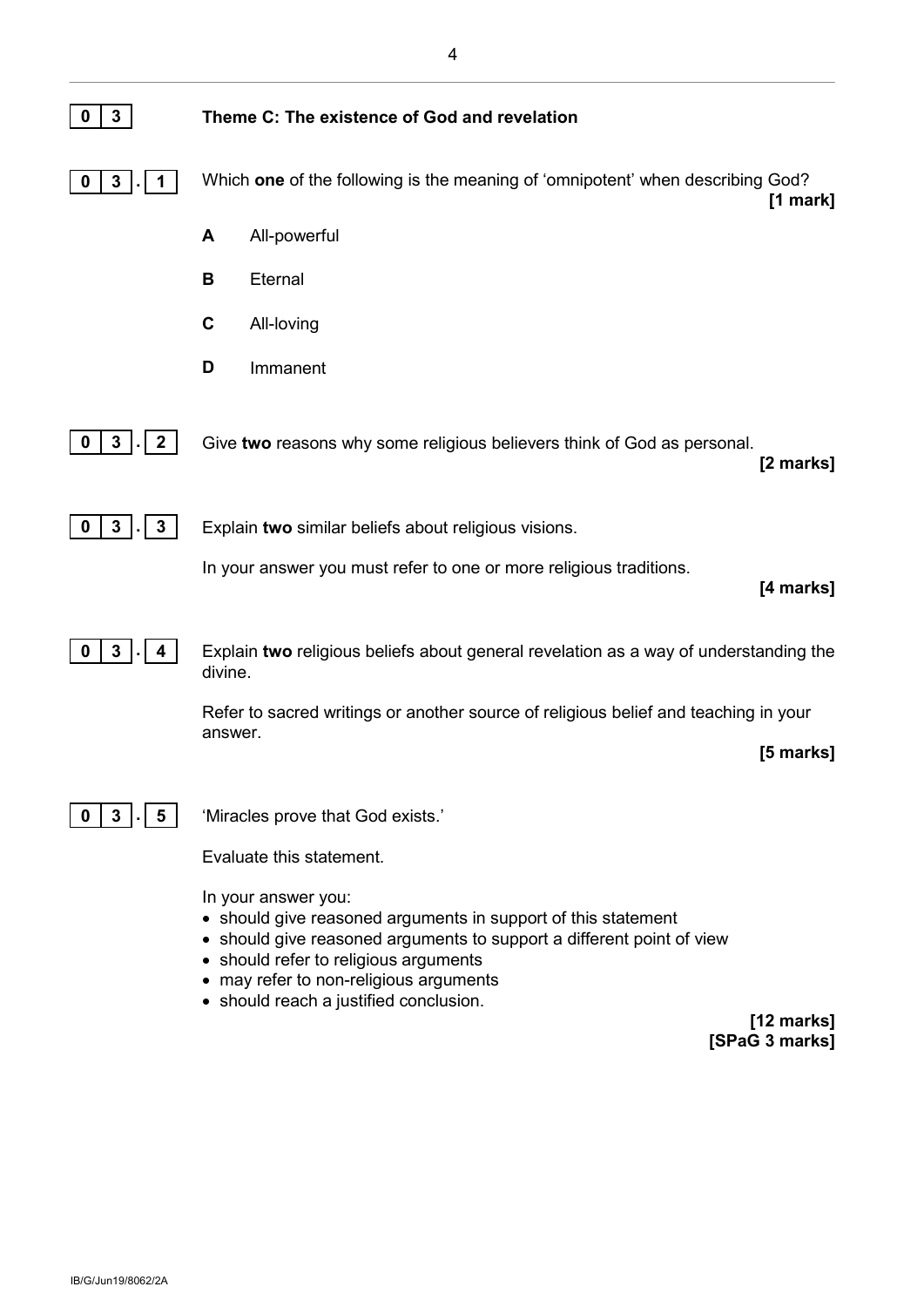| 4                      | Theme D: Religion, peace and conflict                                                                                                                                                                                                                                                                              |
|------------------------|--------------------------------------------------------------------------------------------------------------------------------------------------------------------------------------------------------------------------------------------------------------------------------------------------------------------|
| 4<br>0                 | Which one of the following gives the meaning of pacifism?<br>$[1$ mark]                                                                                                                                                                                                                                            |
|                        | A<br>To take revenge                                                                                                                                                                                                                                                                                               |
|                        | В<br>To gain power                                                                                                                                                                                                                                                                                                 |
|                        | $\mathbf c$<br>To convert people to religion                                                                                                                                                                                                                                                                       |
|                        | D<br>To be against violence                                                                                                                                                                                                                                                                                        |
| $\boldsymbol{2}$<br>4  | Give two ways that religious believers can work for peace.<br>[2 marks]                                                                                                                                                                                                                                            |
| $\mathbf{3}$<br>4<br>0 | Explain two similar religious beliefs about reconciliation.                                                                                                                                                                                                                                                        |
|                        | In your answer you must refer to one or more religious traditions.<br>[4 marks]                                                                                                                                                                                                                                    |
|                        | Explain two reasons why religious people help victims of war.                                                                                                                                                                                                                                                      |
|                        | Refer to sacred writings or another source of religious belief and teaching in your                                                                                                                                                                                                                                |
|                        | answer.<br>[5 marks]                                                                                                                                                                                                                                                                                               |
| 5                      | 'Religious believers should never fight in a war.'                                                                                                                                                                                                                                                                 |
|                        | Evaluate this statement.                                                                                                                                                                                                                                                                                           |
|                        | In your answer you:<br>• should give reasoned arguments in support of this statement<br>• should give reasoned arguments to support a different point of view<br>• should refer to religious arguments<br>• may refer to non-religious arguments<br>• should reach a justified conclusion.<br>$[12 \text{ marks}]$ |
|                        | [SPaG 3 marks]                                                                                                                                                                                                                                                                                                     |

5

**Turn over for Theme E**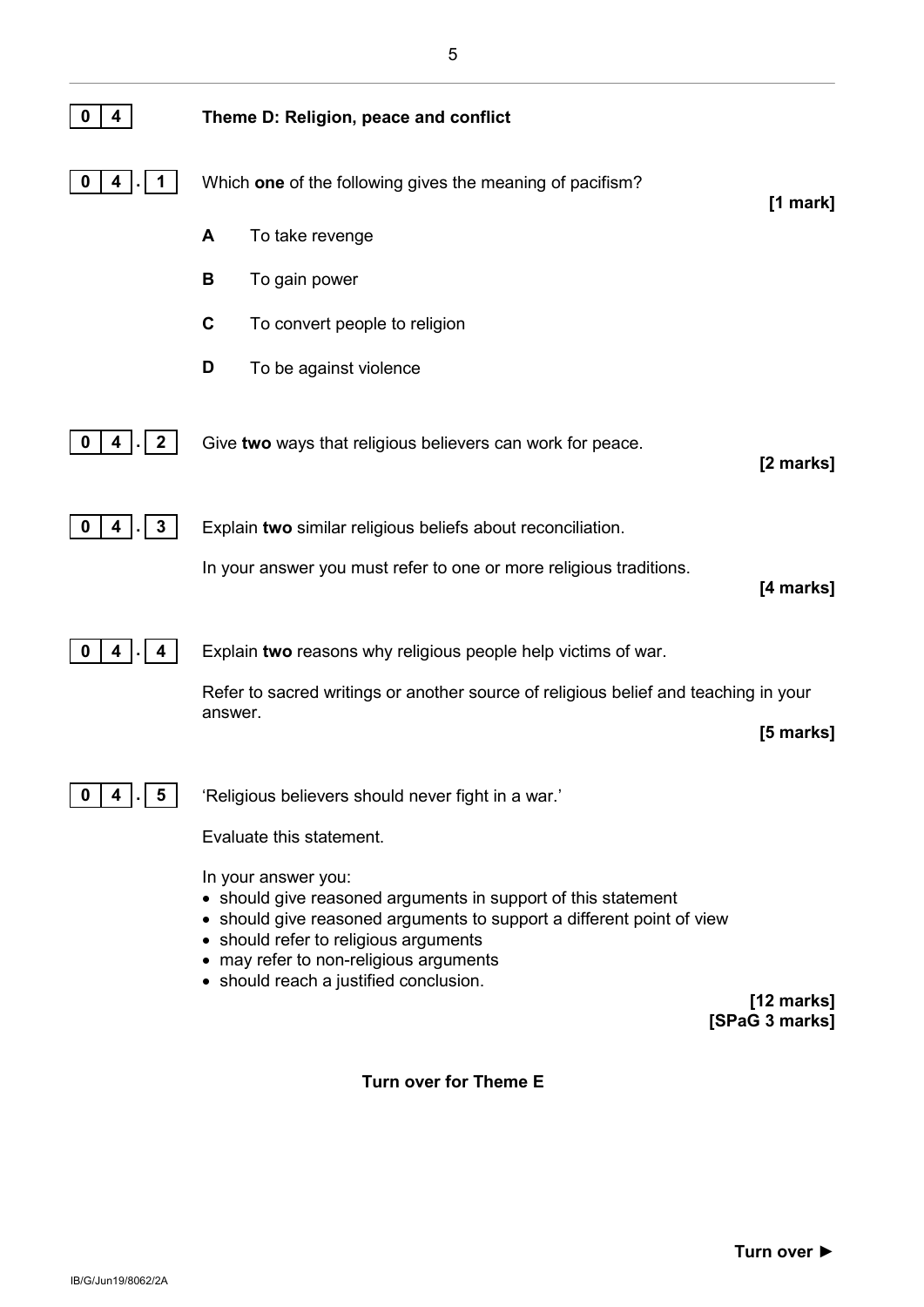

**0 5 . 1** Many religious believers do not support causing physical pain to those who break the law.

> Which **one** of the following means to punish criminals by inflicting physical pain on them?

- **A** Prison sentence
- **B** Reformation
- **C** Corporal punishment
- **D** Community service



**0 5 . 1 2 d** Give **two** of the aims of punishment.

**0 5 . 3** Explain **two** contrasting religious views about how people who commit a crime because of an addiction should be treated.

In your answer you must refer to one or more religious traditions.

#### **[4 marks]**

**[2 marks]**

**[1 mark]**



**0 5**  $\vert \cdot \vert$  **4 Explain two religious reasons why some people are against the death penalty.** 

Refer to sacred writings or another source of religious belief and teaching in your answer.

**[5 marks]**



**0 5**  $\begin{bmatrix} . & 5 & \end{bmatrix}$  There is nothing wrong with sending a criminal to prison.'

Evaluate this statement.

In your answer you:

- should give reasoned arguments in support of this statement
- should give reasoned arguments to support a different point of view
- should refer to religious arguments
- may refer to non-religious arguments
- should reach a justified conclusion.

**[12 marks] [SPaG 3 marks]**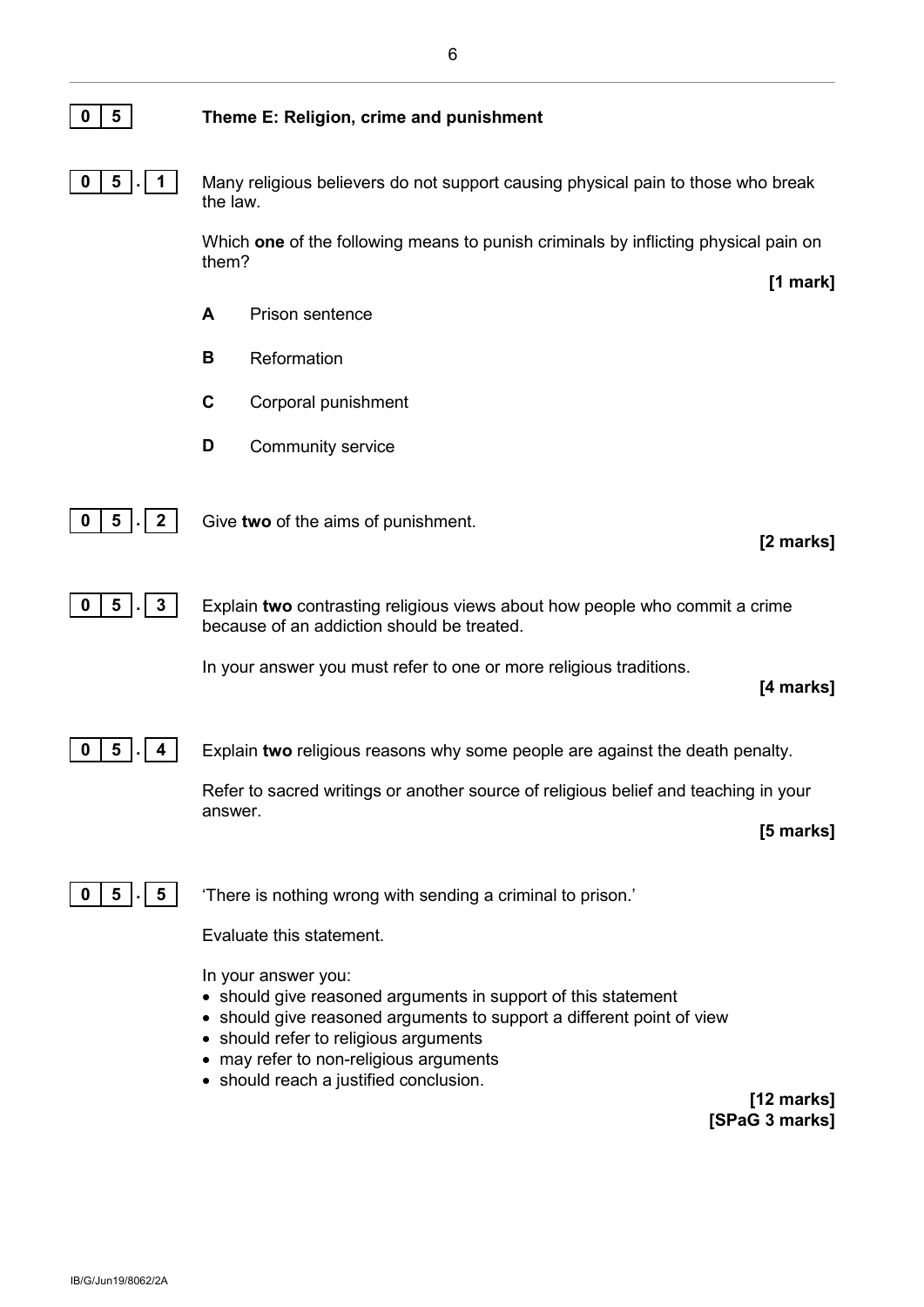| 6<br>0                 | Theme F: Religion, human rights and social justice                                                                                                                                                                                                                                       |            |
|------------------------|------------------------------------------------------------------------------------------------------------------------------------------------------------------------------------------------------------------------------------------------------------------------------------------|------------|
| 0<br>6                 | Many religious believers support human rights.                                                                                                                                                                                                                                           |            |
|                        | Which one of the following is not a way of supporting human rights?                                                                                                                                                                                                                      | $[1$ mark] |
|                        | A<br>Campaigning for fair pay for men and women                                                                                                                                                                                                                                          |            |
|                        | В<br>Opposing racial prejudice                                                                                                                                                                                                                                                           |            |
|                        | $\mathbf c$<br>Charging excessive interest on a loan                                                                                                                                                                                                                                     |            |
|                        | D<br>Seeking social justice                                                                                                                                                                                                                                                              |            |
| $\mathbf{2}$<br>0<br>6 | Give two reasons why freedom of religion is an important human right.                                                                                                                                                                                                                    | [2 marks]  |
| $\mathbf{3}$<br>6<br>0 | Explain two contrasting religious beliefs about being wealthy.                                                                                                                                                                                                                           |            |
|                        | In your answer you must refer to one or more religious traditions.                                                                                                                                                                                                                       | [4 marks]  |
| 6<br>0                 | Explain two religious beliefs that show why people-trafficking is wrong.                                                                                                                                                                                                                 |            |
|                        | Refer to sacred writings or another source of religious belief and teaching in your                                                                                                                                                                                                      |            |
|                        | answer.                                                                                                                                                                                                                                                                                  | [5 marks]  |
| 5<br>6<br>0            | 'Positive discrimination should be used to help end racial discrimination.'                                                                                                                                                                                                              |            |
|                        | Evaluate this statement.                                                                                                                                                                                                                                                                 |            |
|                        | In your answer you:<br>• should give reasoned arguments in support of this statement<br>• should give reasoned arguments to support a different point of view<br>• should refer to religious arguments<br>may refer to non-religious arguments<br>• should reach a justified conclusion. |            |

**[12 marks] [SPaG 3 marks]**

**END OF QUESTIONS**